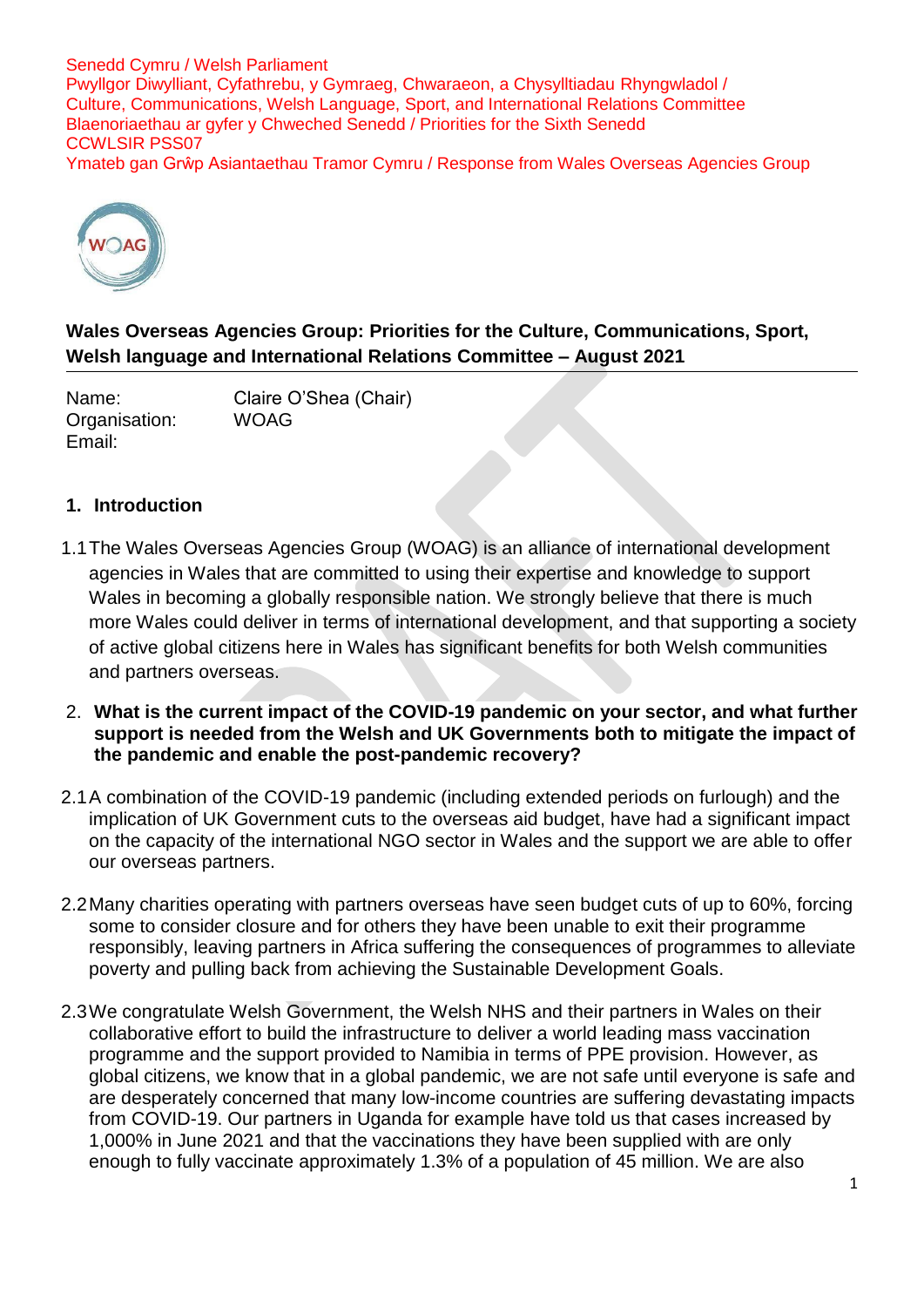Senedd Cymru / Welsh Parliament Pwyllgor Diwylliant, Cyfathrebu, y Gymraeg, Chwaraeon, a Chysylltiadau Rhyngwladol / Culture, Communications, Welsh Language, Sport, and International Relations Committee Blaenoriaethau ar gyfer y Chweched Senedd / Priorities for the Sixth Senedd CCWLSIR PSS07 Ymateb gan Grŵp Asiantaethau Tramor Cymru / Response from Wales Overseas Agencies Group

particularly concerned about the worrying impact of COVID-19 on Indigenous People and the need to ensure that they are specially included in economic and social recovery plans and policies.

## **3. What issues should the committee prioritise in planning our work programme for the immediate and longer term?**

- 3.1Despite over 5 years since the passing of the Wellbeing of Future Generations (Wales) Act, WOAG members remain concerned about the lack of understanding around delivery of the globally responsible Wales goal. We are encouraged that global responsibility is a central theme within the Welsh Government's International Strategy but there remains a significant gap in policy coherence across Welsh Government and the wider public sector.
- 3.2**We would like the Committee to look at Welsh Government's approach to International Development, including:**
	- **Welsh Government's vision for Wales' International Development role, how this is being achieved and funded?**
	- **How Wales' international development work contributes to the globally responsible Wales goal under the Wellbeing of Future Generations Act?**
	- **How does Wales' role in international development empower women and girls?**
	- **How does Wales' role in international development to protect the rights of Indigenous People?**
	- **What work is being undertaken to raise public awareness of Wales' contribution to international development?**
	- **What is the relationship between Welsh Government and the Foreign Commonwealth and Department Office?**

## **4. How does Brexit and the new UK-EU relationship affect you or your organisation? What support have you received to respond to the changes? What further support, if any, is needed from Welsh and UK Governments?**

4.1. WOAG members are concerned that a drive for inward investment to create jobs and prosperity here in Wales will ignore fundamental issues such as the human rights track record of inward investors and how we can push for ethical employment in global supply chains as well as those here in Wales. We have some way to go to build understanding of what global responsibility looks like. It is not just about tokenistic gestures but systematically ensuring that actions taken here in Wales do not harm the planet or people anywhere and have positive impacts where possible.